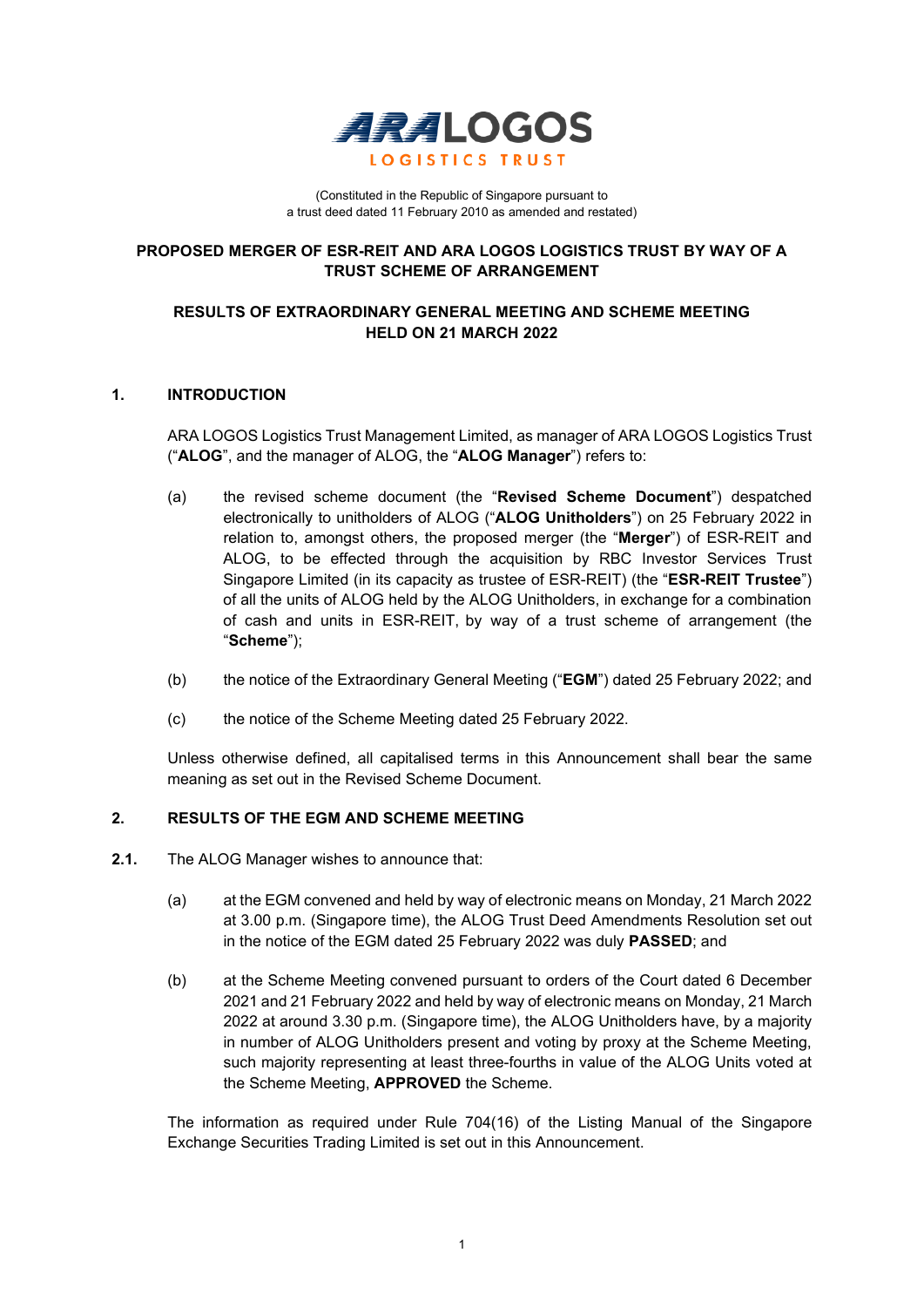# **2.2. Breakdown of all valid votes cast at the EGM**

| <b>Extraordinary</b>                               | <b>Total</b>                                                                                   | For                            |                                                                                                    | <b>Against</b>                        |                                                                                                       |
|----------------------------------------------------|------------------------------------------------------------------------------------------------|--------------------------------|----------------------------------------------------------------------------------------------------|---------------------------------------|-------------------------------------------------------------------------------------------------------|
| <b>Resolution</b>                                  | number of<br><b>ALOG Units</b><br>represented by<br>votes for and<br>against the<br>resolution | Number of<br><b>ALOG Units</b> | As a percentage<br>of total number<br>of votes for and<br>against the<br>resolution<br>$(%)^{(1)}$ | <b>Number of</b><br><b>ALOG Units</b> | As a<br>percentage of<br>total number<br>of votes for<br>and against<br>the resolution<br>$(%)^{(1)}$ |
| To approve<br>the ALOG Trust<br>Deed<br>Amendments | 733,458,047                                                                                    | 694,947,994                    | 94.75                                                                                              | 38,510,053                            | 5.25                                                                                                  |

The results of the EGM are set out in the following table:

#### **Note:**

(1) Rounded to the nearest two (2) decimal places.

Please refer to the notice of the EGM dated 25 February 2022 for the full details of the ALOG Trust Deed Amendments Resolution. As more than 75% of votes were cast in favour of the ALOG Trust Deed Amendments Resolution, the above Extraordinary Resolution was duly passed at the EGM.

## **2.3. Breakdown of all valid votes cast at the Scheme Meeting**

The results of the Scheme Meeting are set out in the following table:

| <b>Resolution</b>        |                                                                        | <b>FOR</b>    |                           | <b>AGAINST</b> |                           | <b>Total</b>  |
|--------------------------|------------------------------------------------------------------------|---------------|---------------------------|----------------|---------------------------|---------------|
|                          |                                                                        | <b>Number</b> | Percentage<br>$(%)^{(1)}$ | <b>Number</b>  | Percentage<br>$(%)^{(1)}$ | <b>Number</b> |
| To approve<br>the Scheme | <b>ALOG</b><br><b>Unitholders</b><br>present and<br>voting by<br>proxy | 510           | 62.89                     | 301            | 37.11                     | 811           |
|                          | <b>ALOG Units</b><br>represented by 494,082,860<br>votes by proxy      |               | 92.46                     | 40,282,466     | 7.54                      | 534,365,326   |

#### **Note:**

(1) Rounded to the nearest two (2) decimal places.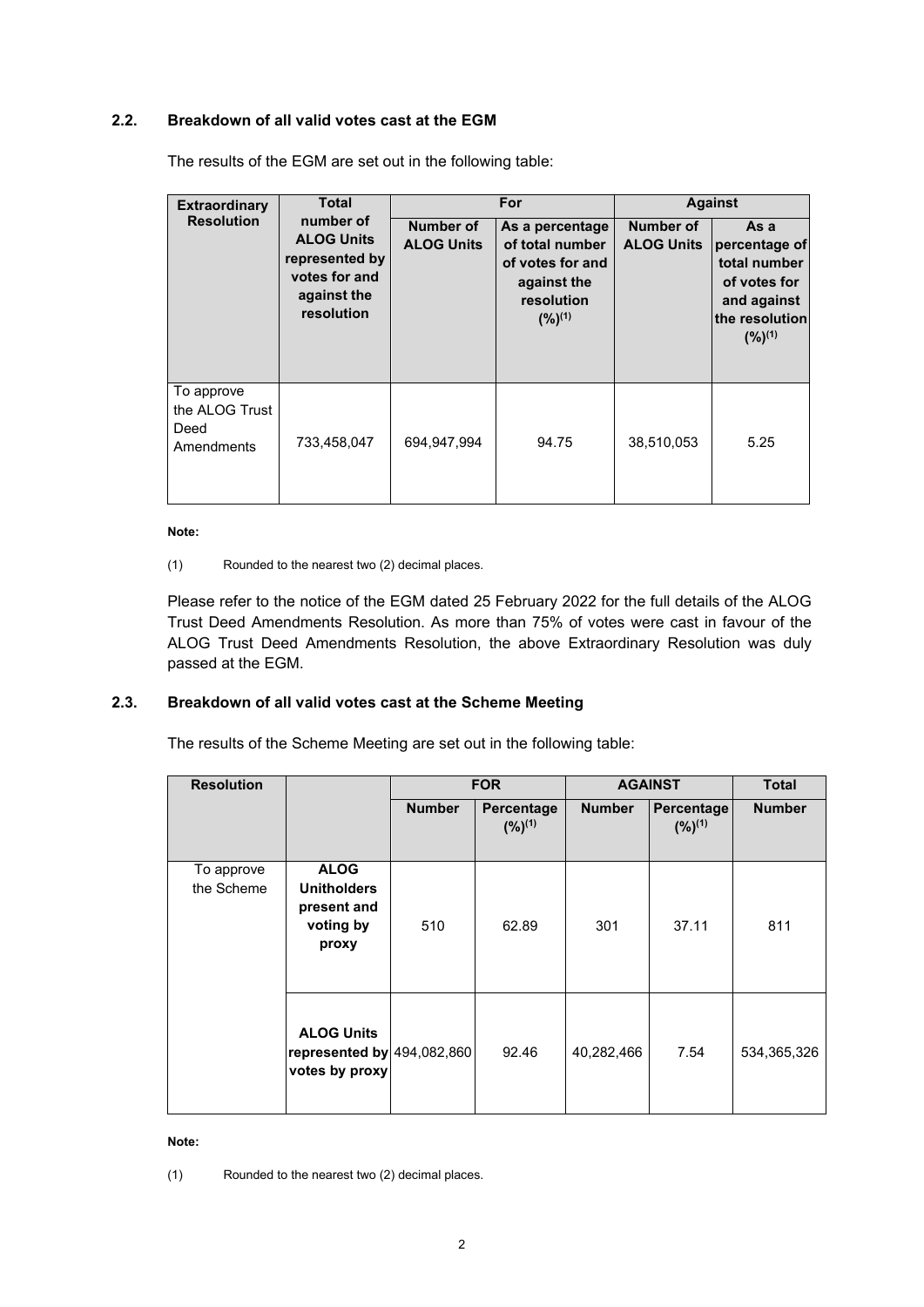Please refer to the notice of the Scheme Meeting dated 25 February 2022 for the full details of the Scheme Resolution. As a majority in number of ALOG Unitholders present and voting by proxy at the Scheme Meeting, such majority representing at least three-fourths in value of the ALOG Units, voted in favour of the Scheme Resolution at the Scheme Meeting, the Scheme was approved at the Scheme Meeting.

### **2.4. Details of parties who are required to abstain from voting on the Scheme Resolution**

As set out in the Revised Scheme Document, the following persons were required to abstain from voting on the Scheme Resolution:

- (a) the ALOG Manager;
- (b) the ESR-REIT Manager Concert Party Group (including the Deemed Concert Parties);
- (c) common substantial ESR-REIT Unitholders and ALOG Unitholders which hold 5% or more of the interests in both ESR-REIT and ALOG (if any);
- (d) LOGOS Units No. 1 Ltd; and
- (e) the Conflicted Directors.

Based on the information available to the ALOG Manager as at the date of the EGM and the Scheme Meeting proxy form submission deadline on 19 March 2022, the following table sets out the ALOG Unitholders who were required to abstain from voting and did in fact abstain from voting on the Scheme Resolution:

| Name of ALOG Unitholder                     | <b>Direct Interest</b>   |                |  |  |
|---------------------------------------------|--------------------------|----------------|--|--|
|                                             | <b>No. of ALOG Units</b> | $O(n^{(1)(2)}$ |  |  |
| <b>ALOG Manager</b>                         | 8,259,837                | 0.569          |  |  |
| <b>ESR-REIT Manager Concert Party Group</b> |                          |                |  |  |
| Stefanie Yuen Thio                          | 63,543                   | 0.004          |  |  |
| Wilson Ang Poh Seong                        | 112,700                  | 0.008          |  |  |
| Maybank Securities Pte. Ltd.                | $15,943^{(3)}$           | 0.001          |  |  |
| ("Maybank")                                 |                          |                |  |  |
| Maybank Asset Management                    | 2,668,800                | 0.184          |  |  |
| Singapore Pte. Ltd. ("MAMS") <sup>(4)</sup> |                          |                |  |  |
| Maybank Asset Management                    | 2,965,767                | 0.204          |  |  |
| Sdn Bhd ("MAMSB") <sup>(4)</sup>            |                          |                |  |  |
| <b>Citigroup Global Markets Limited</b>     | 776,820                  | 0.053          |  |  |
| LOGOS Units No. 1 Ltd                       | 179.867.674              | 12.380         |  |  |
| <b>Deemed Concert Parties</b>               | 4,117,330                | 0.283          |  |  |
| <b>Conflicted Directors</b>                 |                          |                |  |  |
| Stephen George Hawkins <sup>(5)</sup>       |                          |                |  |  |

#### **Notes:**

- (1) All references to percentage unitholding of the issued ALOG Units are based on the total issued ALOG Units as at the date of the EGM and Scheme Meeting, being 1,452,870,872 ALOG Units.
- (2) Percentages are rounded to the nearest three (3) decimal places.
- (3) Maybank is the counterparty to certain derivatives products known as contracts for difference ("**CFDs**") which were opened by Maybank's clients. The relevant CFDs represent purchases of 15,943 ALOG Units by the clients, and provide them with a synthetic economic exposure that is similar to them holding ALOG Units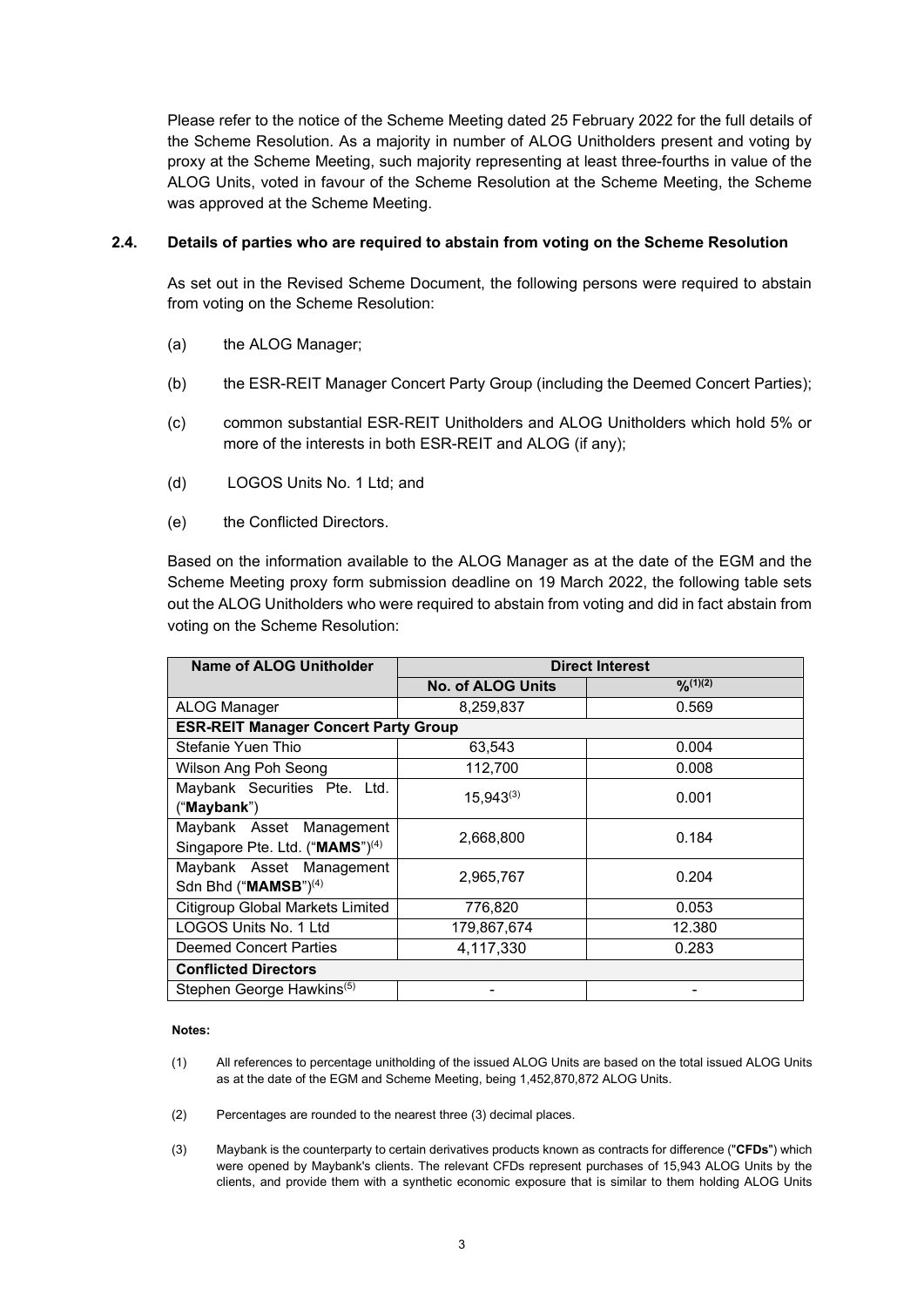directly. As the counterparty to CFDs opened by these clients, Maybank would be economically exposed to market price fluctuations. Maybank maintains a neutral exposure to the 15,943 ALOG Units referenced under the relevant CFDs by directly purchasing and holding such number of ALOG Units equal to the number of referenced units under the relevant CFDs when the clients opened them.

- (4) Affiliate of Maybank. MAMS and MAMSB are discretionary fund managers for funds and hold the ALOG Units for such funds.
- (5) Mr Stephen George Hawkins' spouse, who holds 10,770 ALOG Units, has also abstained from voting.

### **2.5. Scrutineer for the EGM and the Scheme Meeting**

RHT Governance, Risk & Compliance (Singapore) Pte. Ltd. was appointed as the scrutineer for the EGM and the Scheme Meeting.

### **2.6. Additional Considerations**

ALOG Unitholders who are in any doubt as to the action they should take should consult their stockbroker, bank manager, solicitor, accountant, tax adviser or other professional adviser immediately.

### **3. NEXT STEPS AND INDICATIVE TIMETABLE FOR THE SCHEME[1](#page-3-0)**

In light of the approval by ALOG Unitholders of the ALOG Trust Deed Amendments and the Scheme, the ALOG Manager and ALOG Trustee will be submitting an application to the Court for sanction of the Scheme under Order 80 of the Rules of Court.

Subject to the grant of the Scheme Court Order and the satisfaction (or where applicable, waiver) of all the Conditions in accordance with the terms of the Implementation Agreement, the Scheme will become effective and binding on the Effective Date.

ALOG Unitholders should note the following indicative timetable in relation to the Scheme:

| Event                                                                                                               | Indicative Date (on or around) |
|---------------------------------------------------------------------------------------------------------------------|--------------------------------|
| Expected date of Court hearing of the application<br>to sanction the Scheme                                         | 11 April 2022 <sup>(1)</sup>   |
| Expected last date of trading of the ALOG Units                                                                     | 19 April 2022 <sup>(2)</sup>   |
| Expected Record Date <sup>(3)</sup> of the Scheme and the<br>clean-up distribution to the ALOG Unitholders          | 21 April 2022 <sup>(2)</sup>   |
| Expected Effective Date of the Scheme                                                                               | 22 April 2022 <sup>(2)</sup>   |
| Expected date for the payment of the Cash<br>Consideration and allotment and issuance of<br>the Consideration Units | 28 April 2022 <sup>(2)</sup>   |

<span id="page-3-0"></span><sup>1</sup> The ESR-REIT Manager has submitted an application to the SIC to extend the Long-Stop Date. ALOG Unitholders should refer to future SGXNET announcements for updates.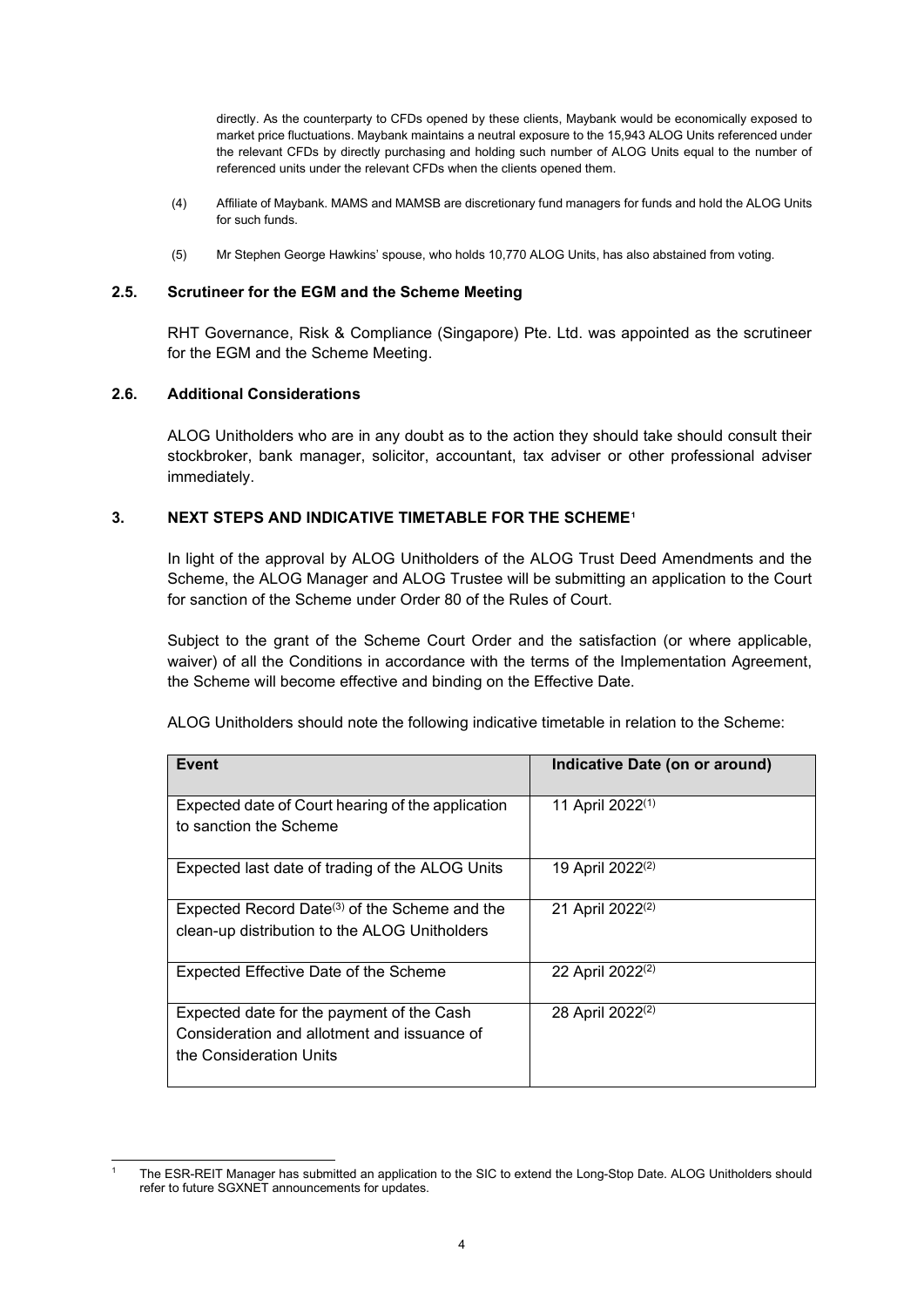| Event                                                                                                               | Indicative Date (on or around) |
|---------------------------------------------------------------------------------------------------------------------|--------------------------------|
| Expected date for commencement of trading of<br>the Consideration Units on the SGX-ST and<br>Scheme Settlement Date | 28 April 2022 <sup>(2)</sup>   |
| Expected date for the delisting of ALOG                                                                             | 5 May 2022                     |
| Expected period of Odd Lots Trading<br>Arrangement                                                                  | 28 April 2022 to 25 May 2022   |

#### **Notes:**

- (1) The date of the Court hearing of the application to sanction the Scheme will depend on the date that is allocated by the Court.
- (2) ALOG Unitholders should note that if the Scheme becomes effective in accordance with its terms, all the ALOG Units held by the Entitled ALOG Unitholders, as at the Record Date, will be transferred to the ESR-REIT Trustee such that on the Scheme Settlement Date, the ESR-REIT Trustee shall hold 100% of the ALOG Units, and the ALOG Unitholders will not be able to trade their ALOG Units from the last day of trading of the ALOG Units, currently expected to be on **19 April 2022**. The ALOG Unitholders will, as unitholders of the Enlarged REIT, be able to commence trading of the Consideration Units on the SGX-ST on the Scheme Settlement Date, currently expected to be on **28 April 2022**.
- (3) For the purposes of this Announcement, "**Record Date**" means the date to be announced (before the Effective Date) by the ALOG Manager on which the Register of ALOG Unitholders will be closed in order to determine the entitlements of ALOG Unitholders in respect of the Scheme and the ALOG's clean-up distribution.

## **The above timetable is indicative only and may be subject to change. Please refer to future announcement(s) by ALOG for the exact dates of these events.**

## **4. RESPONSIBILITY STATEMENT**

The directors of the ALOG Manager (including those who may have delegated detailed supervision of this Announcement) have taken all reasonable care to ensure that the facts stated and opinions expressed in this Announcement which relate to ALOG and/or the ALOG Manager (excluding those relating to ESR-REIT and/or the ESR-REIT Manager) are fair and accurate and that there are no other material facts not contained in this Announcement, the omission of which would make any statement in this Announcement misleading. The directors of the ALOG Manager jointly and severally accept responsibility accordingly.

Where any information has been extracted or reproduced from published or otherwise publicly available sources or obtained from a named source (including ESR-REIT and/or the ESR-REIT Manager), the sole responsibility of the directors of the ALOG Manager has been to ensure through reasonable enquiries that such information is accurately extracted from such sources or, as the case may be, reflected or reproduced in this Announcement. The directors of the ALOG Manager do not accept any responsibility for any information relating to ESR-REIT and/or the ESR-REIT Manager or any opinion expressed by ESR-REIT and/or the ESR-REIT Manager.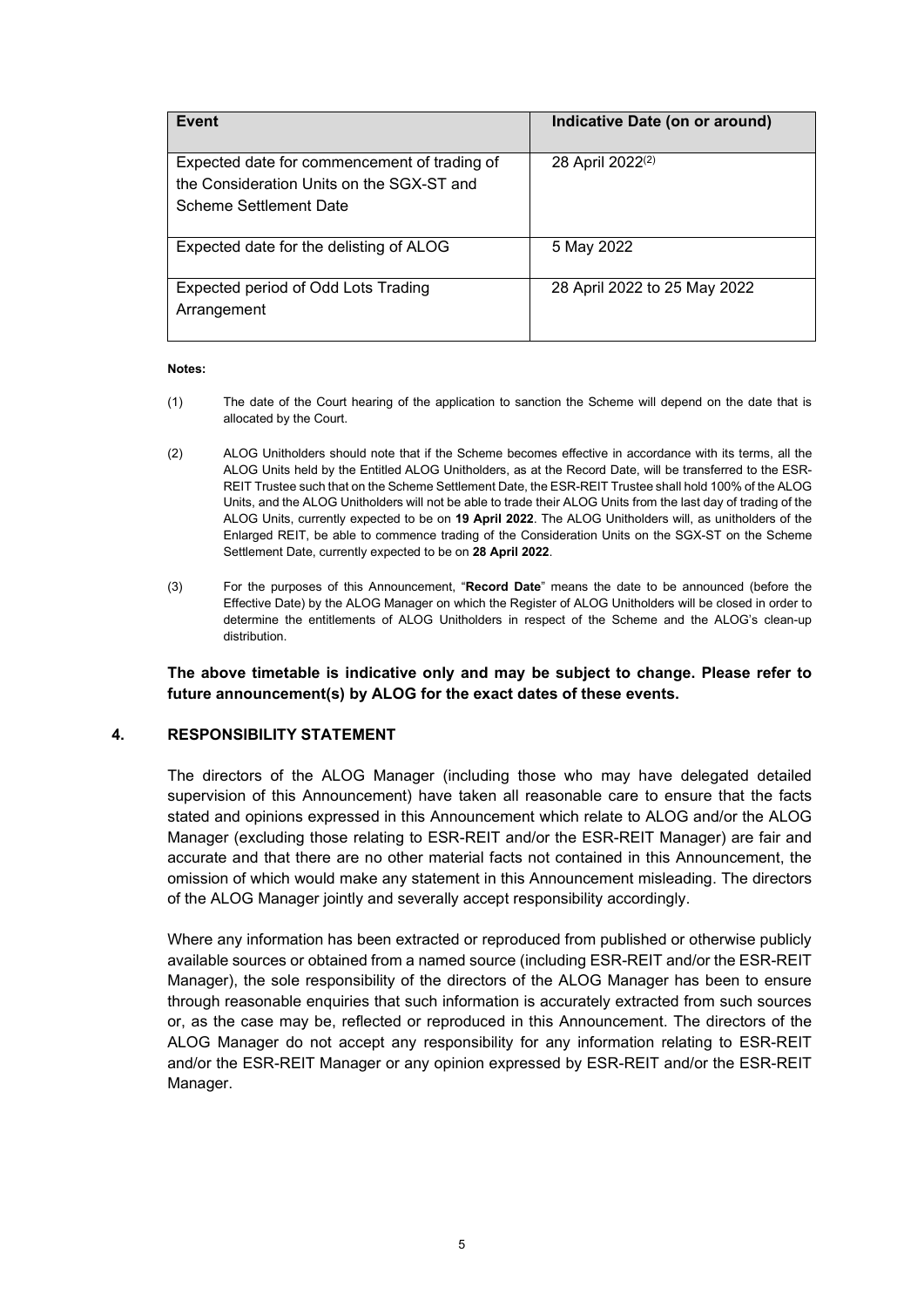By Order of the Board **ARA LOGOS Logistics Trust Management Limited**  (as manager of ARA LOGOS Logistics Trust) (Company registration no. 200919331H)

Karen Lee Chief Executive Officer 21 March 2022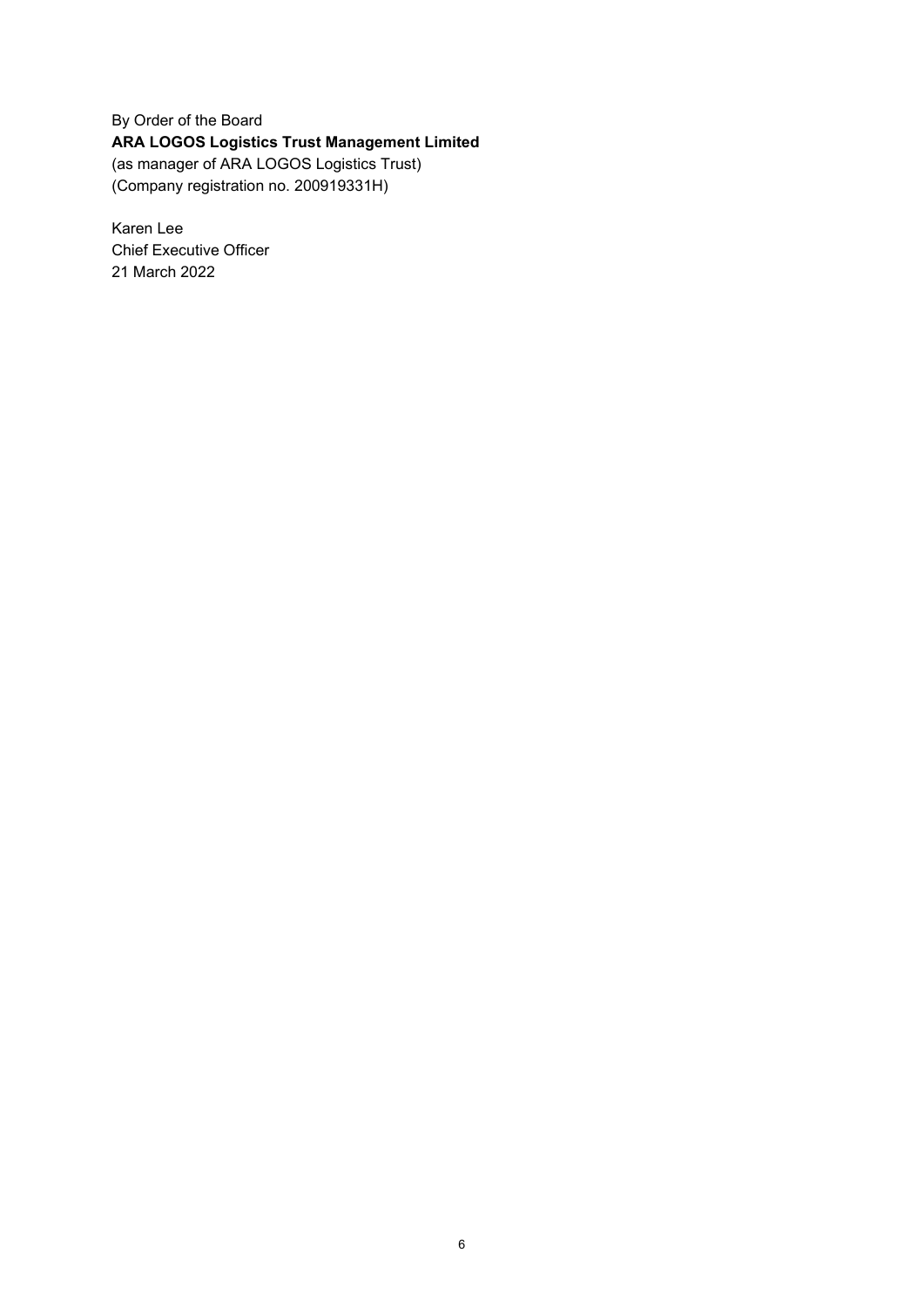#### **ABOUT ARA LOGOS LOGISTICS TRUST**

Listed on the Singapore Exchange on 12 April 2010, ARA LOGOS Logistics Trust ("**ALOG**") is a real estate investment trust ("**REIT**") that invests in quality income-producing industrial real estate used for logistics purposes, as well as real estate-related assets in the Asia Pacific. ALOG is managed by ARA LOGOS Logistics Trust Management Limited.

As at 31 December 2021, ALOG's portfolio comprises  $29<sup>(2)</sup>$  $29<sup>(2)</sup>$  $29<sup>(2)</sup>$  high quality logistics warehouse properties strategically located in established logistics clusters in Singapore and Australia as well as 49.5% and 40.0% stakes in the New LAIVS Trust and Oxford Property Fund respectively. The portfolio has a total gross floor area of approximately 1.0 million square metres and is valued at approximately S\$1.8 billion<sup>([3](#page-6-1))</sup>.

For more information, please visit https://www.aralogos-reit.com.

### **ABOUT ARA LOGOS LOGISTICS TRUST MANAGEMENT LIMITED**

ALOG is managed by ARA LOGOS Logistics Trust Management Limited, a wholly owned subsidiary of LOGOS and ARA Asset Management Limited ("**ARA**").

LOGOS is a dynamic and growing logistics specialist with operations across 10 countries in Asia Pacific. LOGOS' shareholders comprise ESR Group and its Founders and Co-CEOs, John Marsh and Trent Iliffe. LOGOS has circa 9.1 million sqm of property owned and under development, with a total completed value of over US\$19.6 billion, across 31 ventures, including ALOG. As a vertically integrated business, LOGOS manages every aspect of logistics real estate, from sourcing land or facilities, to undertaking development and asset management, on behalf of some of the world's leading global real estate investors.

ARA is part of the ESR Group (the "**Group**"), APAC's largest real asset manager powered by the New Economy and the third largest listed real estate investment manager globally. With US\$140 billion in gross assets under management ("**AUM**"), our fully integrated development and investment management platform extends across key APAC markets, including China, Japan, South Korea, Australia, Singapore, India, New Zealand and Southeast Asia, representing over 95% of GDP in APAC, and also includes an expanding presence in Europe and the U.S. We provide a diverse range of real asset investment solutions and New Economy real estate development opportunities across our private funds business, which allow capital partners and customers to capitalise on the most significant secular trends in APAC. With 14 listed REITs managed by the Group and its associates, ESR is the largest sponsor and manager of REITs in APAC with a total AUM of US\$45 billion. Our purpose – Space and Investment Solutions for a Sustainable Future – drives us to manage sustainably and impactfully and we consider the environment and the communities in which we operate as key stakeholders of our business. Listed on the Main Board of The Stock Exchange of Hong Kong, ESR is a constituent of the FTSE Global Equity Index Series (Large Cap), Hang Seng Composite Index and MSCI Hong Kong Index.

For more information, please visit [https://www.esr.com,](https://www.esr.com/) [https://www.ara-group.com](https://www.ara-group.com/) and [https://www.logosproperty.com.](https://www.logosproperty.com/)

#### **For enquiries, please contact:**

**ARA LOGOS Logistics Trust Management Limited** Jeanette Pang Senior Manager, Investor Relations Tel: +65 6428 7769 Email[: jeanettepang@ara-logos.com](mailto:jeanettepang@ara-logos.com)

<span id="page-6-0"></span><sup>2</sup> As at 11 January 2022, ALOG's portfolio comprises 30 high quality logistics warehouse properties with the completion of 21 Curlew Street (formerly known as the Heron Property).

<span id="page-6-1"></span>Portfolio value includes ALOG's 49.5% and 40.0% stakes in the New LAIVS Trust and Oxford Property Fund respectively.